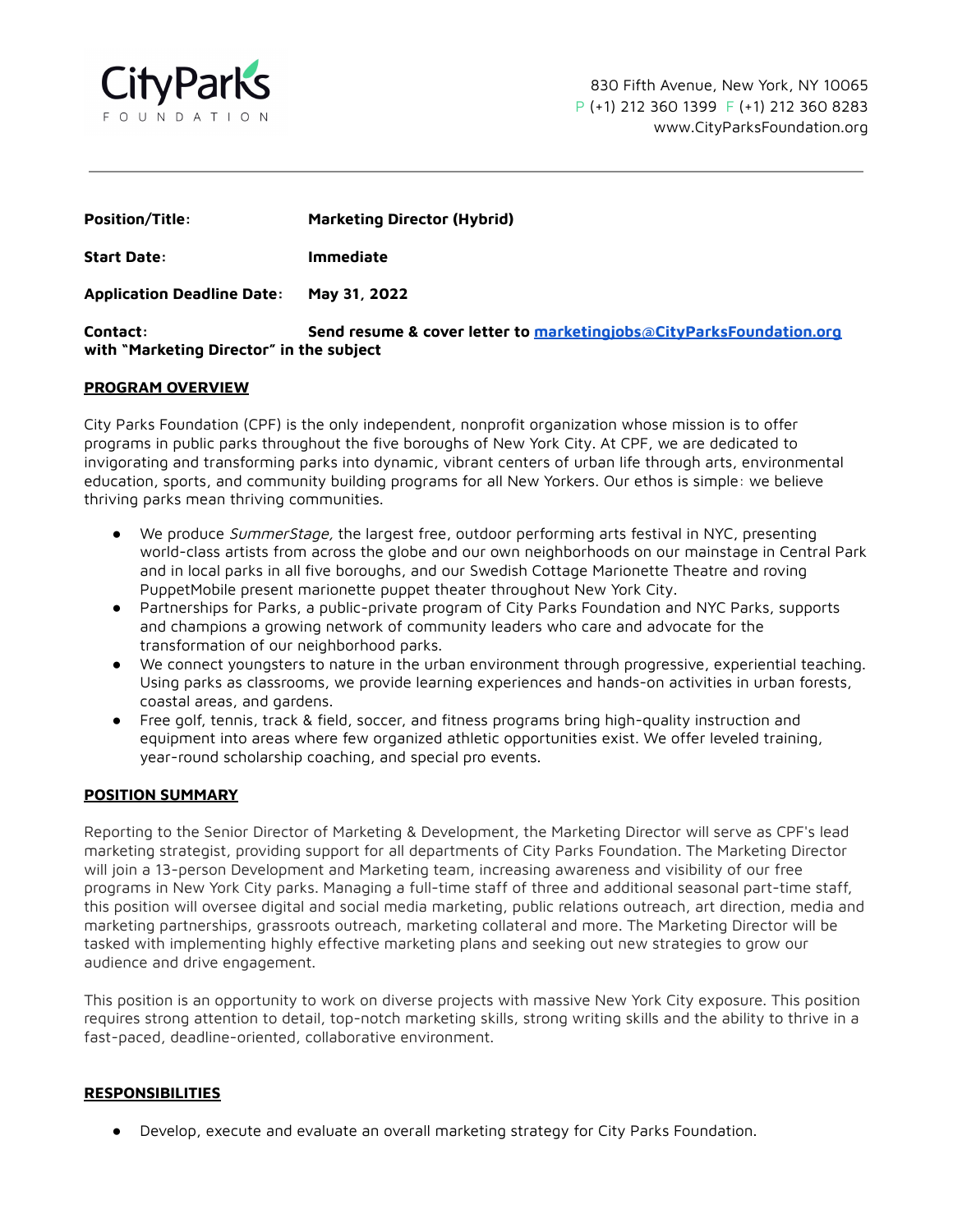

830 Fifth Avenue, New York, NY 10065 P (+1) 212 360 1399 F (+1) 212 360 8283 www.CityParksFoundation.org

- Collaborate with the Senior Director of Marketing & Development to create and implement high-level marketing strategies and tactics specifically tailored to each program while also focusing on the institution's overall brand awareness.
- Strategize collaboratively with the program teams and senior leadership to meet their marketing expectations, raise visibility for the organization among NYC decision-makers, and increase attendance at CPF programs.
- Lead the marketing team to efficiently develop ways to increase awareness and attendance at CPF programs and events.
- Oversee external public relations agencies to manage all publicity strategies including press releases, media announcements and to develop story pitch ideas for placement in local and national print and digital media, radio, and broadcast.
- Manage overall creation and distribution of marketing collateral, including a wide variety of grassroots marketing strategies.
- Lead design and creation, vendor negotiations, and ordering of all branded print materials and signage.
- Maintain excellent and cohesive communications and branding across all marketing, using an established brand style guide.
- Lead, improve and oversee CPF website, e-newsletters, and all social media channels while utilizing strong data analysis skills to determine best practices and optimal strategy.
- Manage an external social media advertising and street team marketing agency.
- Develop strategic media and marketing partnerships in addition to managing an annual media buy budget to support all programs.
- Oversee all CPF media assets including videography and photography projects, including serving as the marketing lead on all event live streaming.
- Collaborate with the fundraising teams to support corporate partnerships, membership programs, special fundraising events, institutional giving and execute marketing deliverables for all funders.
- Provide marketing, design and press support for all fundraising events, including a Gala at SummerStage and Tennis Benefit at the U.S. Open, as well as an annual Year End Appeal campaign.
- Manage, track and execute projects across all CPF departments in a timely manner.
- Lead a team of summer seasonal staff, including SummerStage on-site assistants and interns, a seasonal copywriter and a year-round internship program.
- Summarize and present marketing efforts and results in monthly and quarterly reports and meetings with board members and CPF stakeholders.

# **QUALIFICATIONS**

- Bachelor's degree with a minimum of 8+years experience in marketing and/or communications
- Excellent oral and written communication skills
- Highly organized, strong attention to detail, and the ability to handle multiple priorities at once
- Experience managing a team
- Ability to work in a fast-paced and deadline-oriented work environment
- Highly collaborative, motivated, flexible, and proactive with strong problem-solving skills
- Ability to prioritize a high volume of simultaneous projects, to work independently and proactively
- Familiarity with Google Suite, Salesforce, Wordpress, Mailchimp and social media platforms such as Facebook, Twitter, Instagram, TikTok and YouTube a plus
- Willingness to work evenings and weekends at events throughout the five boroughs (especially during the SummerStage May-Oct season)